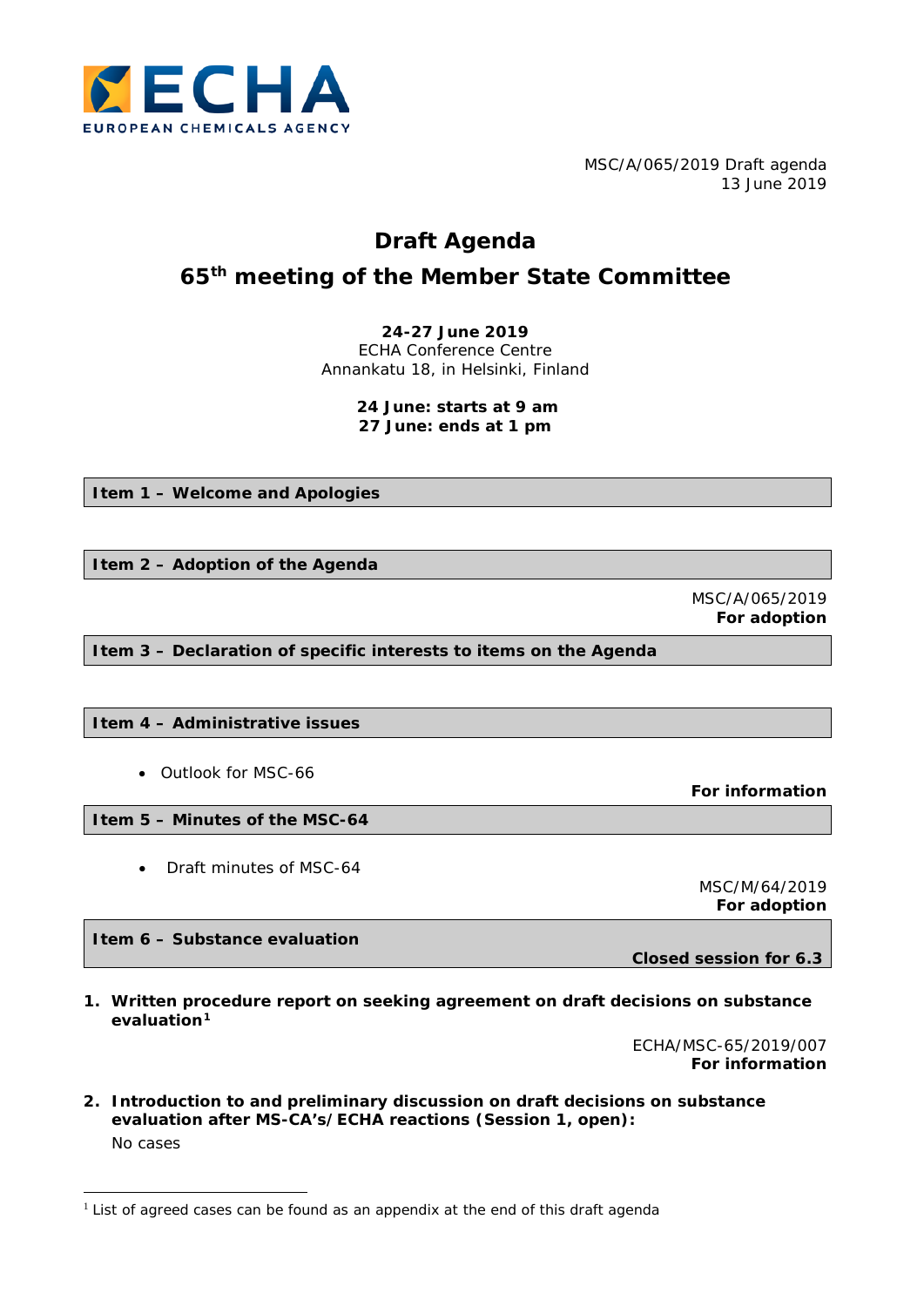|                                                                                                                                                                                      | 3. Seeking agreement on draft decisions when amendments were proposed by MS-<br>CA's/ECHA (Session 2, closed) |                                                                                       |                                                |  |  |  |
|--------------------------------------------------------------------------------------------------------------------------------------------------------------------------------------|---------------------------------------------------------------------------------------------------------------|---------------------------------------------------------------------------------------|------------------------------------------------|--|--|--|
|                                                                                                                                                                                      | A case stopped in written procedure:                                                                          |                                                                                       |                                                |  |  |  |
|                                                                                                                                                                                      | SEV-BE-001/2017 <sup>2</sup>                                                                                  | 2,4-di-tert-butylphenol                                                               | EC No. 202-532-0                               |  |  |  |
|                                                                                                                                                                                      |                                                                                                               |                                                                                       | For agreement                                  |  |  |  |
|                                                                                                                                                                                      | 4. General topics                                                                                             |                                                                                       |                                                |  |  |  |
|                                                                                                                                                                                      | No topics                                                                                                     |                                                                                       | [For information]                              |  |  |  |
|                                                                                                                                                                                      | <b>Item 7 - Dossier evaluation</b>                                                                            |                                                                                       |                                                |  |  |  |
|                                                                                                                                                                                      |                                                                                                               |                                                                                       | Closed session for 7.3 and partly for 7.4      |  |  |  |
|                                                                                                                                                                                      | 1. Written procedure report on seeking agreement on draft decisions on dossier<br>evaluation <sup>1</sup>     |                                                                                       |                                                |  |  |  |
|                                                                                                                                                                                      |                                                                                                               |                                                                                       | ECHA/MSC-65/2019/002<br><b>For information</b> |  |  |  |
| 2. Introduction to and preliminary discussion on draft decisions on compliance<br>checks and testing proposals when amendments were proposed by MS-CA's<br>(Session 1, open session) |                                                                                                               |                                                                                       |                                                |  |  |  |
|                                                                                                                                                                                      |                                                                                                               |                                                                                       | ECHA/MSC-65/2019/003<br><b>For information</b> |  |  |  |
| For discussion followed by agreement seeking under 7.3:                                                                                                                              |                                                                                                               |                                                                                       |                                                |  |  |  |
|                                                                                                                                                                                      | <b>Compliance checks</b>                                                                                      |                                                                                       |                                                |  |  |  |
|                                                                                                                                                                                      | <b>MSC code</b>                                                                                               | Substance name                                                                        | EC No./ Doc.                                   |  |  |  |
|                                                                                                                                                                                      | CCH-015/2019                                                                                                  | Ethanol, 2,2'-oxybis-, reaction products with<br>ammonia, morpholine derivs. residues | 272-712-1                                      |  |  |  |
|                                                                                                                                                                                      |                                                                                                               |                                                                                       | ECHA/MSC-65/2019/004-5                         |  |  |  |
|                                                                                                                                                                                      |                                                                                                               |                                                                                       | <b>For discussion</b>                          |  |  |  |
|                                                                                                                                                                                      |                                                                                                               | 3. Seeking agreement on draft decisions on compliance checks and testing proposal     |                                                |  |  |  |

**examinations when amendments were proposed by MS-CA's** *(Session 2, closed)*

Case as listed above under 7.2

## **4. General topics**

 $\overline{a}$ 

1) Request of *in vivo* mutagenicity testing on germ cells under compliance check of Annex IX or X dossiers - Implementation proposal *(Closed session)*

ECHA/MSC-65/2019/006

*For discussion and agreement*

2) Feedback from ED EG on issues raised by MSC in relation to the use of OECD TG 234 in Dossier Evaluation

*For information*

 *For agreement*

**Item 8 – SVHC identification** - **Seeking agreement on Annex XV proposals for identification of SVHC**

*Timing: Start Day 1 morning*

# **1. Written procedure report on seeking agreement on identification of SVHC1**

<span id="page-1-0"></span><sup>&</sup>lt;sup>2</sup> Documents are available in the substance specific folder in MSC Circabc under 06. Substance evaluation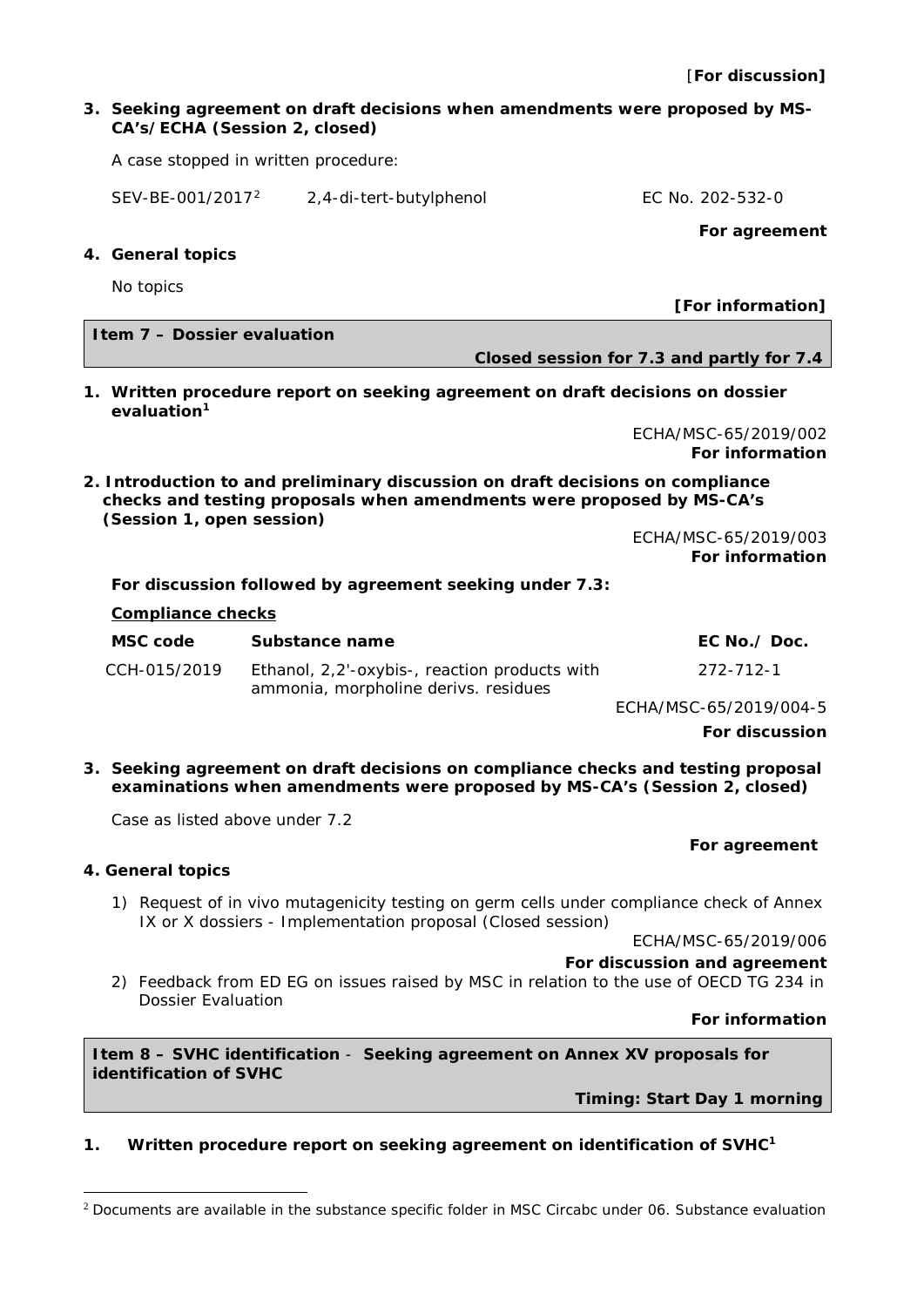# **2. Seeking agreement on Annex XV proposals for identification of SVHC**

#### **Substance[3](#page-2-0)**

2,3,3,3-tetrafluoro-2-(heptafluoropropoxy)propionic acid, its salts and its acyl halides (covering any of their individual isomers and combinations thereof)

> ECHA/MSC-65/2019/009-010 *For discussion and agreement*

ECHA/MSC-65/2019/008

*For information*

#### **Item 9 – ECHA's recommendations of priority substances to be included in Annex XIV and opinion of MSC**

- **1. 9th Draft recommendation for inclusion of substances into Annex XIV**
	- Update from SECR

#### *For information and discussion*

- MSC opinion on ECHA's Draft 9<sup>th</sup> recommendation of priority substances to be included in Annex XIV
	- Discussion on the draft MSC opinion
	- Adoption of MSC opinion

ECHA/MSC-65/2019/011 *For discussion and adoption*

#### **2. Draft recommendation to amend entries of DEHP, BBP, DBP, and DIBP in Annex XIV**

• Update from SECR

#### *For information and discussion*

- MSC opinion on ECHA's Draft recommendation to amend entries of DEHP, BBP, DBP, and DIBP in Annex XIV
	- Discussion on the draft MSC opinion
	- Adoption of MSC opinion

#### ECHA/MSC-65/2019/012 *For discussion and adoption*

**Item 10 – Opinion of MSC on ECHA's draft update of the Community Rolling Action Plan (CoRAP 2020-2022)**

Invitation for volunteers for the Rapporteurship in drafting the opinion of the MSC on the CoRAP update

• Draft terms of Reference and possible appointment of the Rapporteur and Co-Rapporteur

> ECHA/MSC-65/2019/001 *For discussion & decision*

> > *Partly closed session*

#### **Item 11 – Any other business**

 $\overline{a}$ 

1. Update on appeals and court cases of relevance to MSC (*Partly closed session)*

*For information*

- 2. ECHA's approach to grouping of substances
- 3. MSC and the development of OECD test guidelines

<span id="page-2-0"></span><sup>&</sup>lt;sup>3</sup>RCOM is available in MSC S-CIRCABC, 03 SVHC folder, in corresponding Substance-specific folder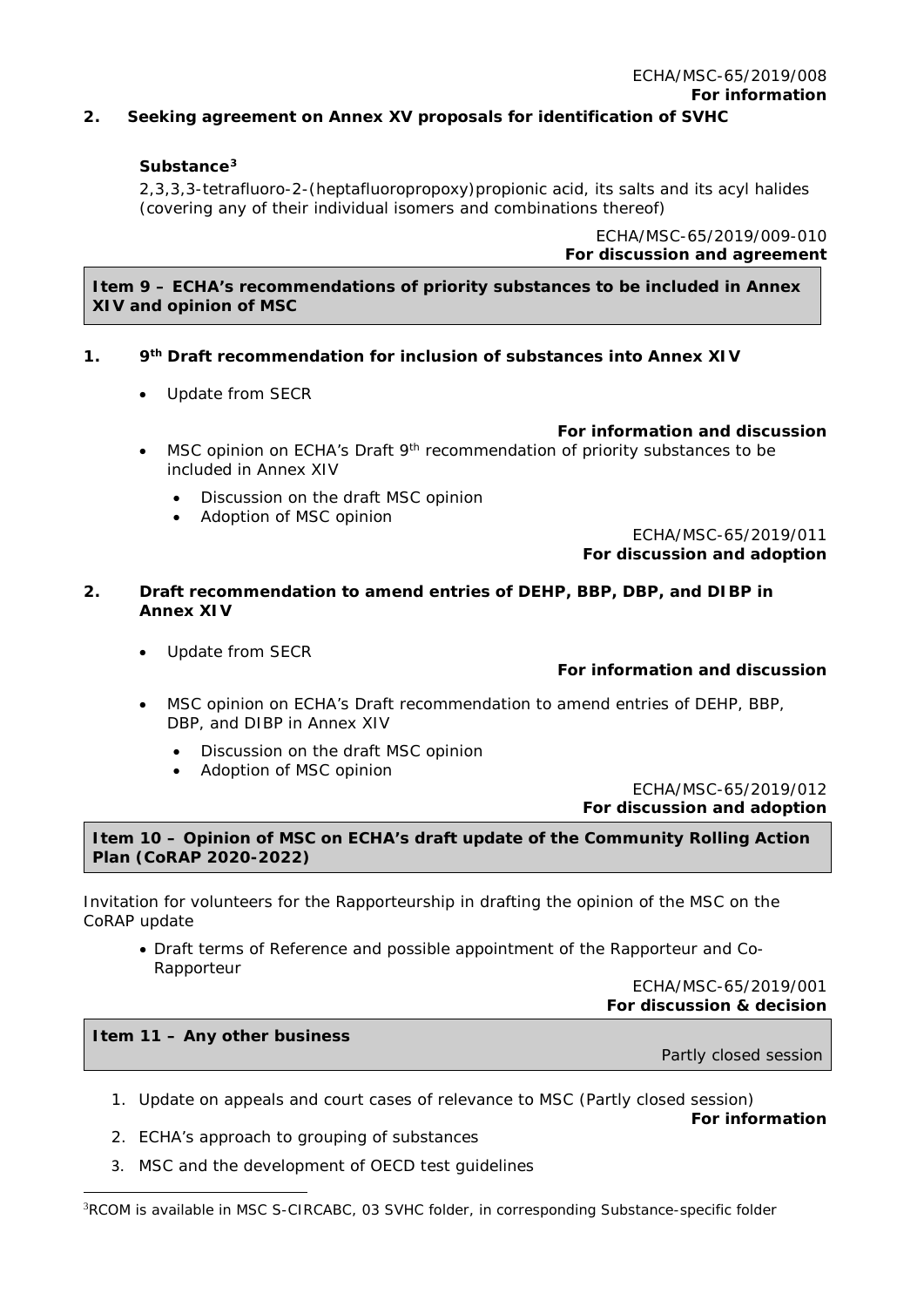#### *For information*

*For information* 

4. Use and exposure information in regulatory risk management *(Closed session)*

ECHA/MSC-65/2019/013 *For information*

5. Suggestions from members

## **Item 12 – Adoption of main conclusions and action points**

Table with conclusions and action points from MSC-65

*For adoption*

## *Information documents*

*Information documents are not allocated a specific agenda time but the documents are available on MSC CIRCABC before the meeting. Based on the listed documents and the meeting agenda, if any MSC member considers that information documents may merit a discussion under any agenda point, they should inform MSC Secretariat* 

- Status report on on-going substance evaluation work (presentation slides)
- Status report on on-going dossier evaluation work (presentation slides)
- Option to address non-extractable residues in regulatory persistence assessment (ECHA/MSC-65/2019/014)